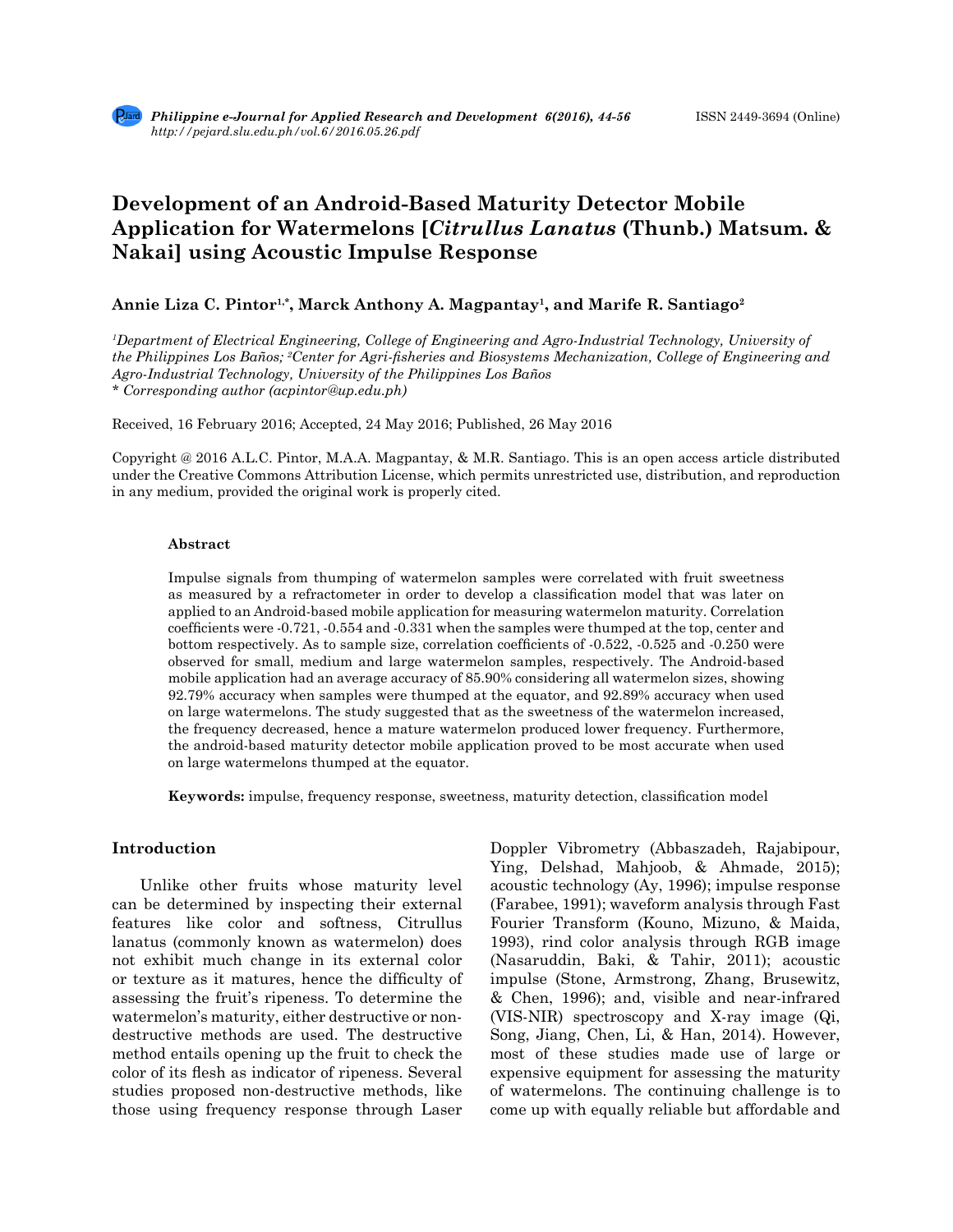convenient devices that can be used not just by growers and vendors but especially by consumers themselves.

Android apps in mobile devices have recently been introduced for watermelon maturity detection. Google Play offers watermelon maturity detector apps such as the Watermelon Prober by Izn1007, Watermelon Picker by Acashic Intellectual Capital Pty Limited, and PickAMelon by Mobile Edge Development. A study by Zeng, Huang, Arisona, & McLoughlin (2014) used the Support Vector Machine (SVM) model in developing a crowdsourcing application for Android, which allows users to identify watermelon ripeness in real time. However, the apps display only an evaluation result of whether the watermelon was ripe or unripe.

This study aimed to present maturity detection in an app, not just to show an evaluation result of ripeness as described in the paper of Zeng et al. (2014). Moreover, it also presents the sweetness index of the fruit along with the ripeness evaluation. Through this, a user can evaluate how ripe and sweet the watermelon is. The Cherry Mobile Flare S3 octacore mobile phone was used in the study to make sure that the app works in a not-so-high-end mobile phone, taking into consideration the average consumers who cannot afford high-end mobile phones. Furthermore, the app created has a noise detection feature that allows the signal to be evaluated more accurately, such that the noise is filtered out from the signal of the thumping to determine the signal frequency without the noise being added to it.

The objectives of this study were to (1) determine the correlation between sweetness and frequency response of the watermelon; (2) create a classification model to describe the correlation of the two parameters; (3) implement the classification model in an android phone application; and (4) evaluate the accuracy of the application when used on a watermelon sample.

#### **Materials and Methods**

#### *Classification of Watermelon Sizes*

Initial sampling was done using 60 green, spherical shaped watermelons of different sizes. Both the vertical and horizontal diameters of each sample were measured. The vertical diameter was measured from the watermelon's apical top to its apical bottom whereas the horizontal diameter was measured around the equator perpendicular to the top and bottom. After the vertical and horizontal diameters as well as the corresponding weight of each watermelon sample were taken, the fruit was categorized as small, medium or large. The sample size consisted of 20 watermelons per size, with the average sizes listed in Table 1.

| Table 1. Average diameter and weight of |  |
|-----------------------------------------|--|
| watermelon samples.                     |  |

| <b>AVERAGE</b>  | <b>AVERAGE</b>  | <b>AVERAGE</b> |
|-----------------|-----------------|----------------|
| <b>VERTICAL</b> | HORIZONTAL      | WEIGHT         |
| <b>DIAMETER</b> | <b>DIAMETER</b> | (kg)           |
| (cm)            | (cm)            |                |
| 200.32          | 191.33          | 3.83           |
| 227.35          | 216.5           | 5.21           |
| 256.3           | 235.95          | 7.00           |
|                 |                 |                |

#### *Gathering of Acoustic Data Samples*

Each watermelon sample was made to stand up on its bottom atop a wooden board with a curved support to hold the watermelon in place. A rubber ball was used to thump the watermelon at the right side while the sound was recorded at the opposite side of the thumping point using Recforge II Lite, a free mobile app recorder installed in an octacore Cherry Mobile Flare S3 mobile phone.

All samples were thumped at three points, namely, (1) a part equidistant from the apical top of the sample and the equator; (2) at the center or equator of the sample; (3) the part equidistant from the apical bottom of the sample and the equator. Thumping at each point was done three times so as to produce three acoustic impulses per sound clip.

The watermelon was then cut horizontally into disks with a thickness of approximately one inch each according to the thumping point location to produce three disks for sweetness test. After the peeling and rind were removed, the watermelon samples were homogenized using a blender. The homogenized sample was subjected to sweetness test using a refractometer. The %Brix reading was noted hereafter.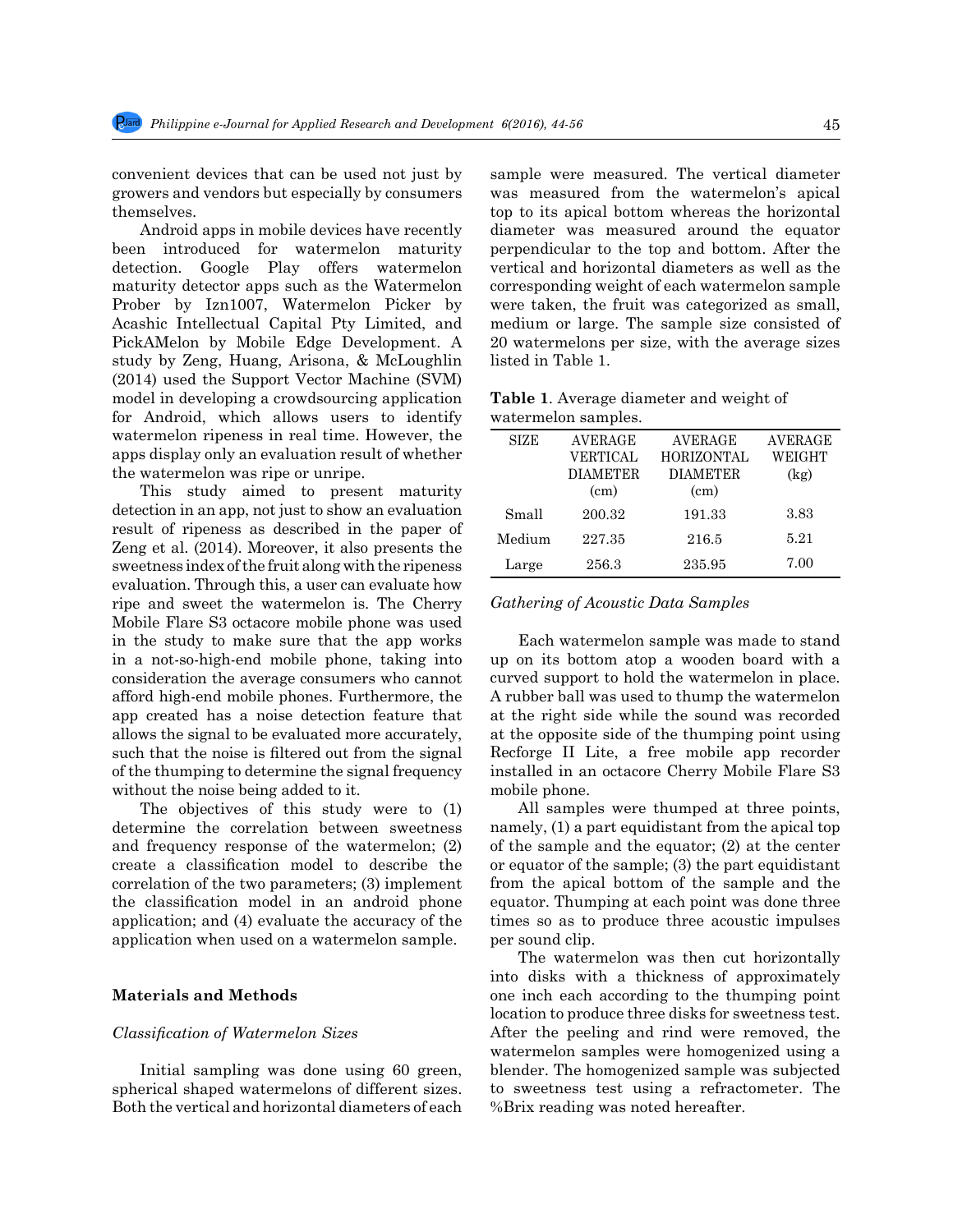## *Data Analysis*

Each sound clip was edited using Audacity, a free computer software, where the sample was cleaned using the noise removal function of the app. Each acoustic impulse with a length of 0.15 seconds was clipped from the recorded sound clip. Included in the sound clip is also a 0.01 second of silence at the beginning of each sound clip, which can be considered as noise data. The frequency response of the signal and noise were generated and the noise was removed. The resulting acoustic response was saved as a wav file, the format necessary for the analysis software requirement.

Data Analysis and Display (DADisp) software, an engineering workbench for data analysis, was used for initial data analysis to determine where most of the signal and noise were located in the sound clip. The display that appeared on the screen of the DADisp analysis is subdivided into 6 windows as shown in Figure 1. The first window displays the input wav format signal as 6615 sample points; the second window shows the normalized signal, i.e., the signal divided by the maximum value; window three displays the frequency domain of the signal using a 4096-point Fast Fourier Transform algorithm; windows four and five show the peak values of the frequency domain and the main peak frequencies, respectively. The values of these peak frequencies are tabulated in window 6.

Three random sound clips from each size were subjected to the initial data analysis. The peak values of the said sound clip samples as well as their indices were obtained. After this, a code that could analyze all the data was created in Matlab. For consistency, results of both analysis methods used the same number of FFT points and sampling rate.

Data generated from the frequency response analysis was correlated with the sweetness test data to arrive at a classification model that would represent the relationship of the frequency response to the sweetness of the watermelon. The trend line that resulted was used as a basis for the software implementation of the mobile app.

## *Software Implementation*

The Android Studio v.1.3.1 (IDE) software was used to create the algorithm needed for maturity detection. Three stages were considered in the maturity detection process. The first stage entailed determining the frequency response of the signal through Fast Fourier Transform. The second stage consisted of a filter algorithm that was used to filter out noise. Lastly, the



**Figure 1**. DADisp worksheet.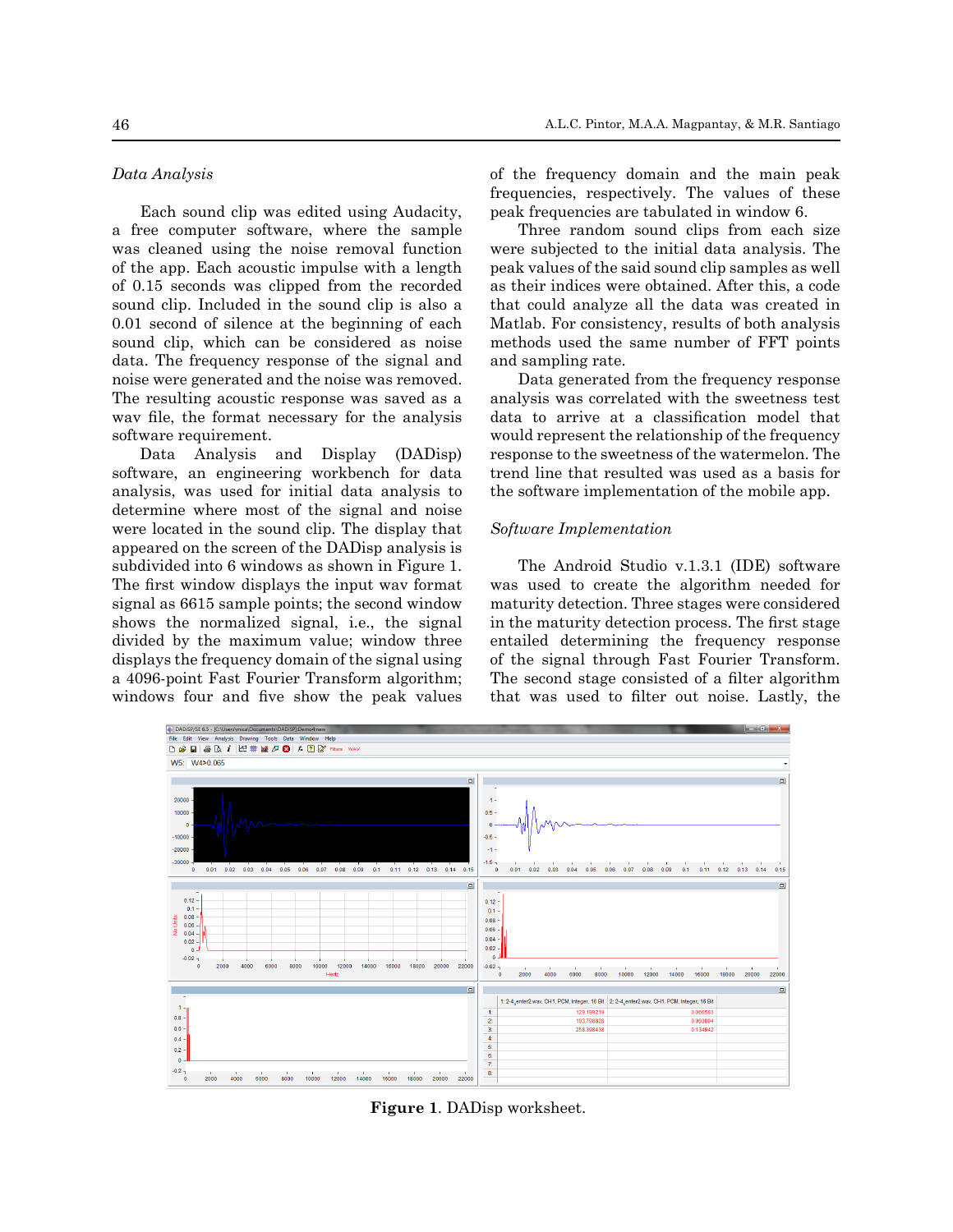third stage was the frequency evaluation stage where the classification model derived was used to evaluate the maturity of the watermelon. The code created was implemented on an Android mobile phone. The results displayed by the app include the %Brix sweetness measurement of the watermelon and the corresponding comment: "ripe" or "unripe."

# *Testing and Evaluation*

Twenty watermelon samples were evaluated using both the android app and the refractometer. This sample size is based on the American Society of Agricultural Engineers standard (ASAE S368.4) stating that a minimum of 20 samples is required to arrive at an acceptable level of confidence insofar as significant differences are concerned. As the results of the study showed that the frequency and sweetness indicators of maturity did not necessarily depend on the size, 20 random-sized watermelons were used. The watermelon was again subjected to thumping to validate the app created. The three thumping points in the initial procedure were once more considered as sampling points for the testing. The reading displayed in the maturity detector app was compared to the refractometer reading for each point in the sampling.

# **Results**

## *Frequency Response*

Each sound sample contained nine impulse signals, with three from each thumping point as seen in Figure 2. The first three impulses in the sample were produced by the top thumping point, followed by the three sound impulses from the center thumping point, while the last three were taken from the bottom thumping point. A 0.15-second length of each sound impulse, as in Figure 3, was considered one sample, saved as a



**Figure 2**. Sound sample.



**Figure 3**. Time Domain of sound impulse at 0.15 second clip.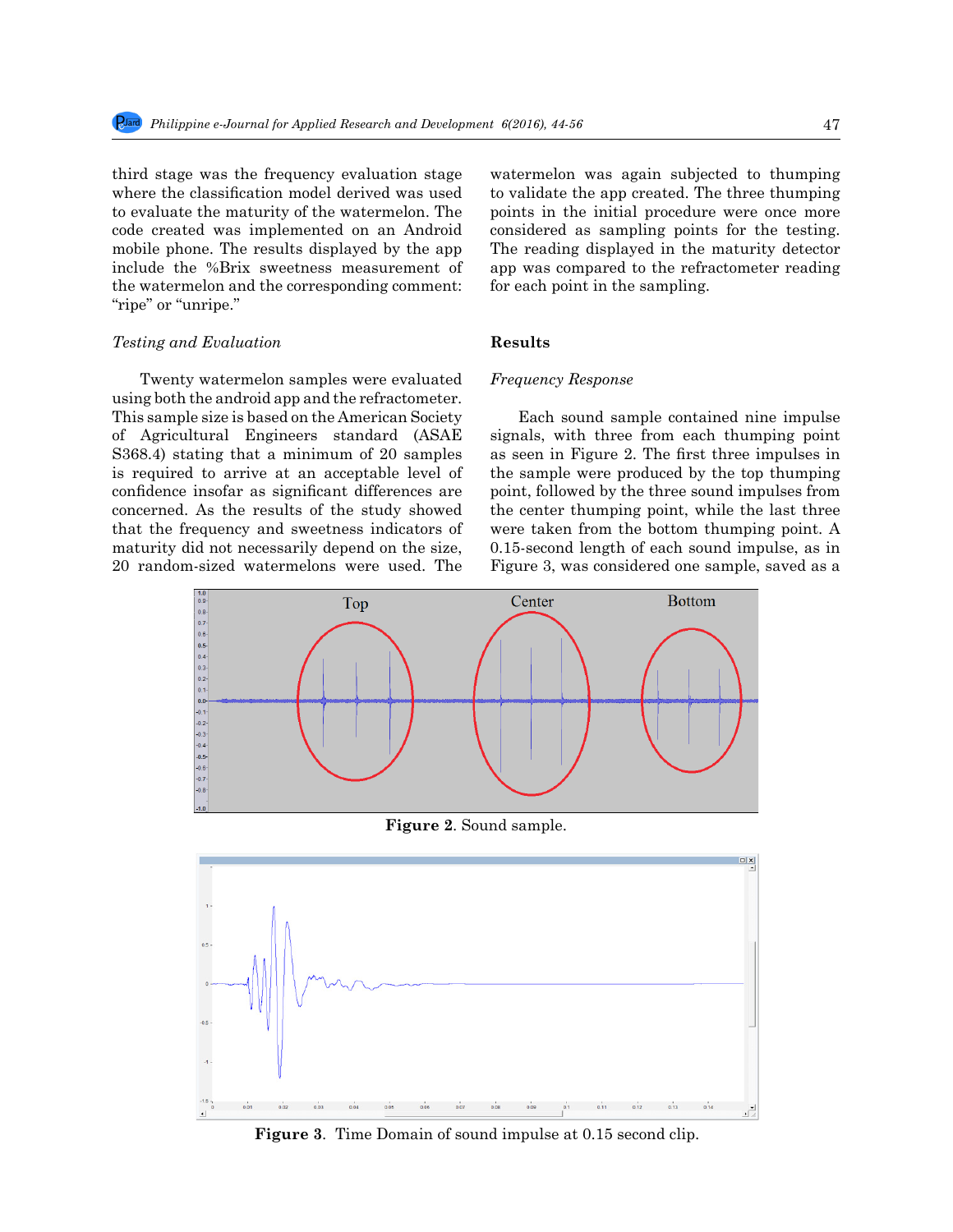

**Figure 4**. DADiSP analysis of 0.15 second sound clip.

wav file after initial editing for noise removal in using equation 1.<br>Anderity Audacity.  $190$  transformed to the frequency domain using the function. The index of the maximum value index of the maximum value index of the maximum value index of the maximum value index of the maximum value index of the maximum

actly.<br>Analysis of the sound sample in DADisp ensured that the peak signal frequencies were  $f$ requency = index  $\times \frac{\text{sumfully}}$ distinguished from the noise frequencies as seen in Figure 4. High peak frequencies represented (*Equation 1*) the signal whereas low peak frequencies at all the 60 watermediately points. Results show at all three the 60 watermediately points show at all three three three three three three three three three three three three three represented the noise. Results from the analysis showed that peak signal frequencies were about 500 Hz and below. Peak noise frequencies with low amplitudes were found to be around 1000 Hz and above.

With the initial analysis results, a code was created in Matlab to analyze all sound clips automatically. Sound clips were renamed in consecutive order from large to small samples starting from the bottom to the top thumping point. Each 0.15-second signal sample wav file was read using the "wavread function" and stored in an array with default data type double. This array was then normalized, dividing it by the maximum value so as to limit the values of the array between -1 and 1. A Butterworth filter was used to eliminate unwanted signals at its stopband. The order of the filter used was 10, indicating the desired attenuation response of eliminating frequencies above 1000 Hz and maintaining frequencies below 500 Hz. After the signals were filtered, these were transformed to the frequency domain using the FFT function. The index of the maximum value in the array was then determined to get the peak frequency using equation 1.

$$
frequency = index \times \frac{sampling\ frequency}{array\ length}
$$

*(Equation 1)*

1976 s from the analysis Results were saved in an Excel file, as tabulated in Table 2. As seen in the table, 180 frequencies are generated from the 60 watermelon samples at all three thumping points. Results show a minimum frequency of 80.75 Hz and a maximum of 236.87 Hz.

### *Sweetness Measurement*

The homogenized sample from each thumping point was measured using a refractometer and the results are presented in Table 3. From the results obtained, it was noted that the minimum sweetness index was measured at 5.7 %Brix and the maximum sweetness index was 10.07 %Brix.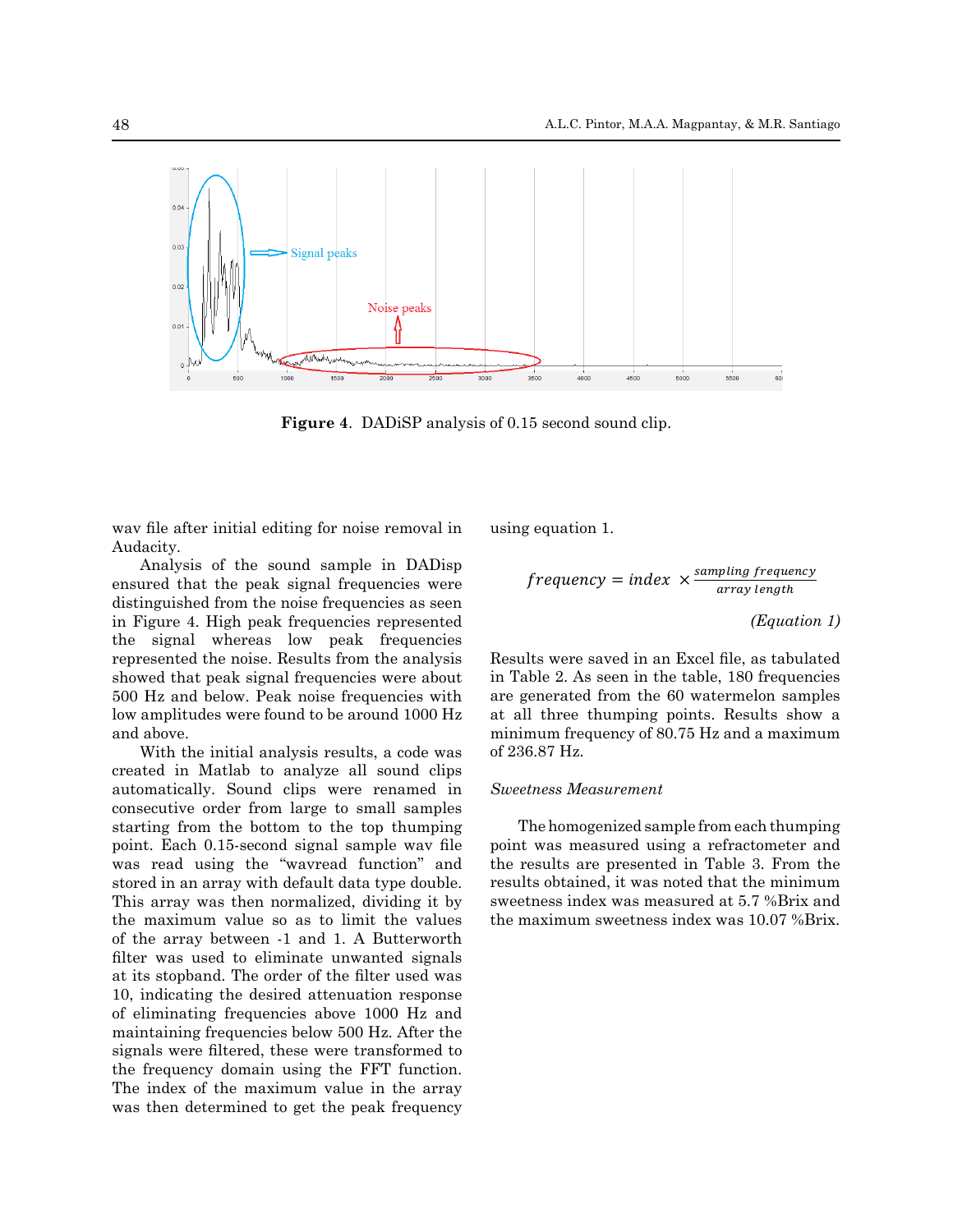| <b>SAMPLE</b>   |        | FREQUENCY (Hz)       |               |                       | <b>SAMPLE</b> |        | FREQUENCY (Hz) |               |            |
|-----------------|--------|----------------------|---------------|-----------------------|---------------|--------|----------------|---------------|------------|
|                 |        | <b>SMALL</b>         | <b>MEDIUM</b> | LARGE                 |               |        | <b>SMALL</b>   | <b>MEDIUM</b> | LARGE      |
| $\mathbf{1}$    | Bottom | 161.5                | 145.35        | 116.64                | 11<br>Bottom  |        | 166.88         | 163.29        | 165.09     |
|                 | Center | 96.9                 | 122.02        | 125.61                |               | Center | 122.02         | 156.12        | 118.43     |
|                 | Top    | 138.17               | 154.32        | 96.9                  |               | Top    | 161.5          | 145.35        | 118.43     |
| $\overline{2}$  | Bottom | 159.7                | 96.9          | $150.73\,$            | 12            | Bottom | 91.52          | 188.42        | 209.95     |
|                 | Center | 163.29               | 91.52         | 127.4                 |               | Center | 129.2          | 113.05        | 86.13      |
|                 | Top    | 183.03               | 172.27        | 91.52                 |               | Top    | 104.08         | 209.95        | 118.43     |
| 3               | Bottom | 113.05               | 190.21        | 80.75                 | 13            | Bottom | 96.9           | 127.4         | $111.25\,$ |
|                 | Center | 107.67               | 86.13         | 114.84                |               | Center | 102.28         | 91.52         | 134.58     |
|                 | Top    | 118.43               | 145.35        | 152.53                |               | Top    | 96.9           | 107.67        | 129.2      |
| $\overline{4}$  | Bottom | 220.72               | 95.1          | 217.13                | 14            | Bottom | 156.12         | 209.95        | 150.73     |
|                 | Center | 123.82               | 98.69         | 114.84                |               | Center | 123.82         | 113.05        | 129.2      |
|                 | Top    | 166.88               | 209.95        | 148.94                |               | Top    | 209.95         | 129.2         | 96.9       |
| $\overline{5}$  | Bottom | 209.95               | 118.43        | 107.67                | 15            | Bottom | 236.87         | 150.73        | 200.98     |
|                 | Center | 209.95               | 139.97        | 139.97                |               | Center | 139.97         | 91.52         | 145.35     |
|                 | Top    | 118.43               | 107.67        | 107.67                |               | Top    | 134.58         | 156.12        | 113.05     |
| $6\phantom{1}6$ | Bottom | 107.67               | 147.14        | $161.5\,$             | 16            | Bottom | 211.74         | 204.57        | 129.2      |
|                 | Center | 139.97               | 96.9          | 134.58                |               | Center | 215.33         | 123.82        | 129.2      |
|                 | Top    | 148.94               | 91.52         | 107.67                |               | Top    | 215.33         | 145.35        | 96.9       |
| 7               | Bottom | 226.1                | $161.5\,$     | $\boldsymbol{213.54}$ | 17            | Bottom | 215.33         | 136.38        | 150.73     |
|                 | Center | 226.1                | 134.58        | 109.46                |               | Center | 215.33         | 91.52         | 139.97     |
|                 | Top    | 226.1                | 136.38        | 147.14                |               | Top    | 209.95         | 123.82        | 107.67     |
| 8               | Bottom | 123.82               | 113.05        | 105.87                | 18            | Bottom | 163.29         | 113.05        | 199.18     |
|                 | Center | 91.52                | 120.23        | 96.9                  |               | Center | 156.12         | 107.67        | 150.73     |
|                 | Top    | 98.69                | 113.05        | 123.82                |               | Top    | 145.35         | 118.43        | 113.05     |
| 9               | Bottom | 152.53               | 132.79        | 154.32                | 19            | Bottom | 209.95         | 229.69        | 102.28     |
|                 | Center | 129.2                | 156.12        | 129.2                 |               | Center | 113.05         | 118.43        | 134.58     |
|                 | Top    | 102.28               | 134.58        | 132.79                |               | Top    | 145.35         | 113.05        | 143.55     |
| 10              | Bottom | 226.1                | 193.8         | 127.4                 | 20            | Bottom | 236.87         | 209.95        | 129.2      |
|                 | Center | $\boldsymbol{91.52}$ | 96.9          | 123.82                |               | Center | 139.97         | 113.05        | 129.2      |
|                 | Top    | 226.1                | 127.4         | 113.05                |               | Top    | 134.58         | 145.35        | 96.9       |

**Table 2.** Frequency data of watermelon samples at all thumping points.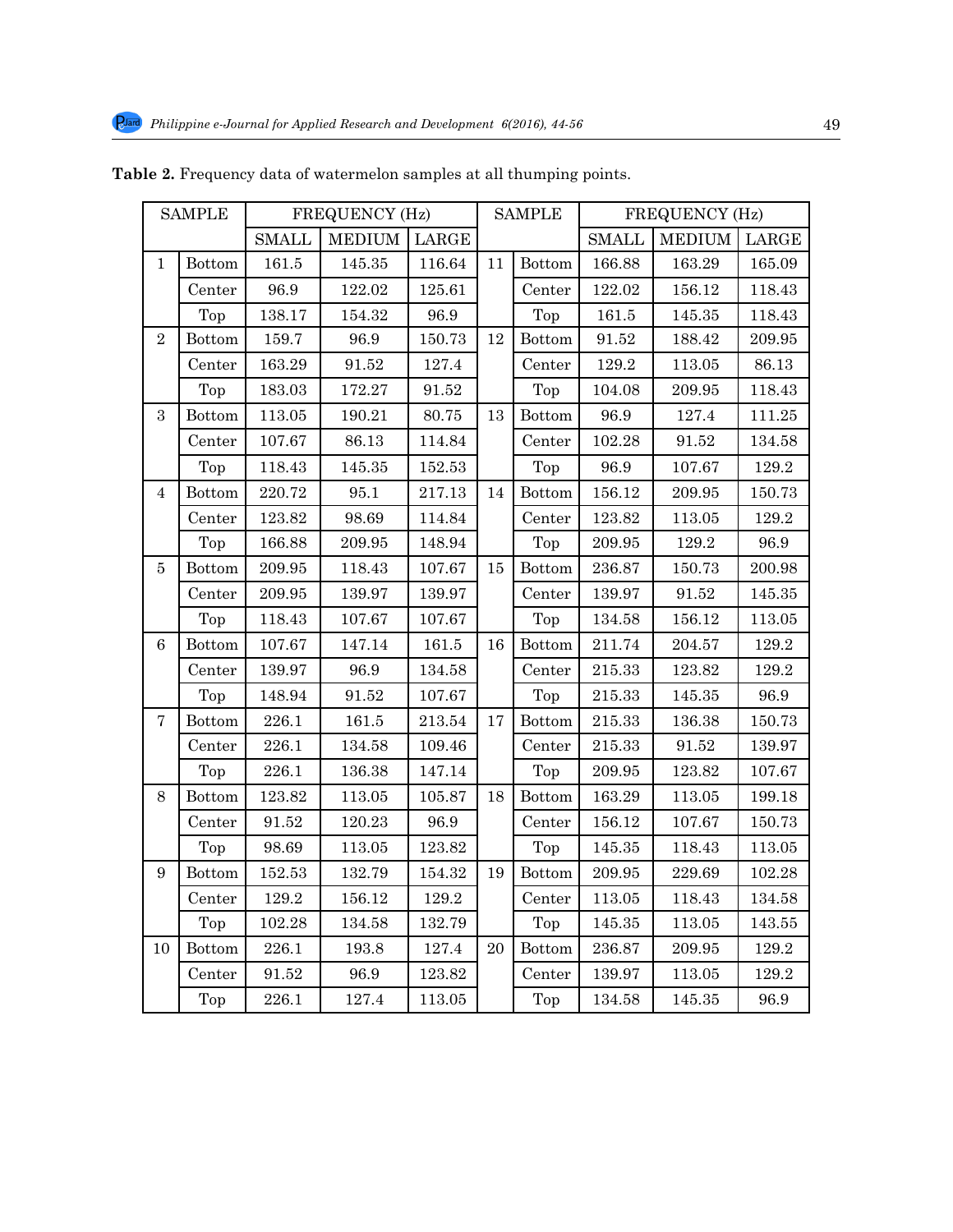| <b>SAMPLE</b>  |                |              | SWEETNESS (%Brix) |                 |              | SWEETNESS (%Brix)<br><b>SAMPLE</b> |                 |                     |                 |
|----------------|----------------|--------------|-------------------|-----------------|--------------|------------------------------------|-----------------|---------------------|-----------------|
|                |                | <b>SMALL</b> | <b>MEDIUM</b>     | LARGE           |              |                                    | <b>SMALL</b>    | <b>MEDIUM</b>       | LARGE           |
| $\mathbf{1}$   | Bottom         | 7.37         | 7.87              | 8.6             | Bottom<br>11 |                                    | 7.37            | 7.93                | 8.4             |
|                | Center         | 9.1          | 9.23              | 9.97            |              | Center                             | 9.17            | 8.9                 | 9.23            |
|                | Top            | 8.53         | 9.5               | 9.2             |              | Top                                | 8.77            | 7.93                | 8.97            |
| $\overline{2}$ | Bottom         | 7.37         | 9.9               | 9.7             | 12           | Bottom                             | 7.83            | 8.1                 | 8.63            |
|                | Center         | 8.4          | 9.43              | 9.37            |              | Center                             | $\!\!\!\!\!8.5$ | 8                   | 9.9             |
|                | Top            | 6.8          | 7.27              | $9.6\,$         |              | Top                                | 7.73            | 6.5                 | 8.9             |
| 3              | Bottom         | $8\,$        | 9.43              | 9.77            | 13           | Bottom                             | 7.77            | $\!\!\!\!\!8.5$     | 8.4             |
|                | Center         | 8.67         | 10.07             | 9.57            |              | Center                             | $\,9.3$         | $\boldsymbol{9.27}$ | 9.13            |
|                | Top            | 7.7          | 9.2               | 9.07            |              | Top                                | 7.87            | 8.03                | 7.7             |
| $\overline{4}$ | Bottom         | $6.6\,$      | 8.97              | 8.8             | 14           | Bottom                             | 7.87            | 7.77                | $\!\!\!\!\!8.5$ |
|                | Center         | 8.03         | 8.8               | 9.4             |              | Center                             | 8.23            | 9.3                 | 9.77            |
|                | Top            | 6.37         | 6.4               | 9.4             |              | Top                                | 6.2             | 8.2                 | 8.87            |
| 5              | Bottom         | 7.17         | 9.27              | 8.6             | 15           | Bottom                             | 8.63            | $7.37\,$            | 8.03            |
|                | Center         | 7.93         | 9.4               | 9.1             |              | Center                             | 8.93            | 8.63                | 9.1             |
|                | Top            | 8.5          | 8.77              | 9.43            |              | Top                                | 6.97            | 7.33                | 8.53            |
| 6              | Bottom         | $8\,$        | 9.33              | 8.23            | 16           | Bottom                             | 6.9             | $8.5\,$             | 8.57            |
|                | Center         | 8.4          | 10                | 8.57            |              | Center                             | 7.83            | 9                   | 8.67            |
|                | Top            | 8.27         | 9.83              | 8.8             | Top          |                                    | 5.7             | 8.3                 | 9               |
| 7              | Bottom         | 6.77         | $8.83\,$          | 8.57            | 17           | Bottom                             | $7.4\,$         | $8.03\,$            | 8.03            |
|                | Center         | 7.63         | 9.07              | 8.63            |              | Center                             | 7.8             | 9.53                | 9.2             |
|                | Top            | 6.1          | 7.84              | 8.37            |              | Top                                | 6.27            | 8.33                | 8.87            |
| 8              | Bottom         | 7.67         | 8.93              | 9.13            | 18           | Bottom                             | 7.87            | 8.83                | 8.9             |
|                | Center         | 8.7          | 9.4               | 9.17            |              | Center                             | 9.03            | 8.97                | 9.77            |
|                | Top            | 8.27         | 8.22              | 9.23            |              | Top                                | 7.8             | $7.5\,$             | 8.73            |
| 9              | Bottom         | 8.27         | 8.27              | 8.17            | 19           | Bottom                             | 8.13            | 8.3                 | 8.3             |
|                | Center         | 9.43         | $\ \, 9.53$       | 8.5             |              | Center                             | 8.63            | 9.3                 | 9.07            |
|                | Top            | 9.9          | 8.83              | 8.37            |              | Top                                | $\overline{7}$  | 8.2                 | 8.37            |
| 10             | $\quad$ Bottom | 8.33         | 8.77              | 8.5             | 20           | $\quad$ Bottom                     | 8.6             | 7.97                | 8.4             |
|                | Center         | 9.27         | 9.47              | 8.97            |              | Center                             | 8.8             | 8.47                | 8.93            |
|                | Top            | 7.57         | $\!\!\!\!\!8.5$   | $\!\!\!\!\!8.6$ |              | Top                                | 8.07            | 7.27                | 8.33            |

**Table 3.** Sweetness measurements of watermelon samples at all thumping points.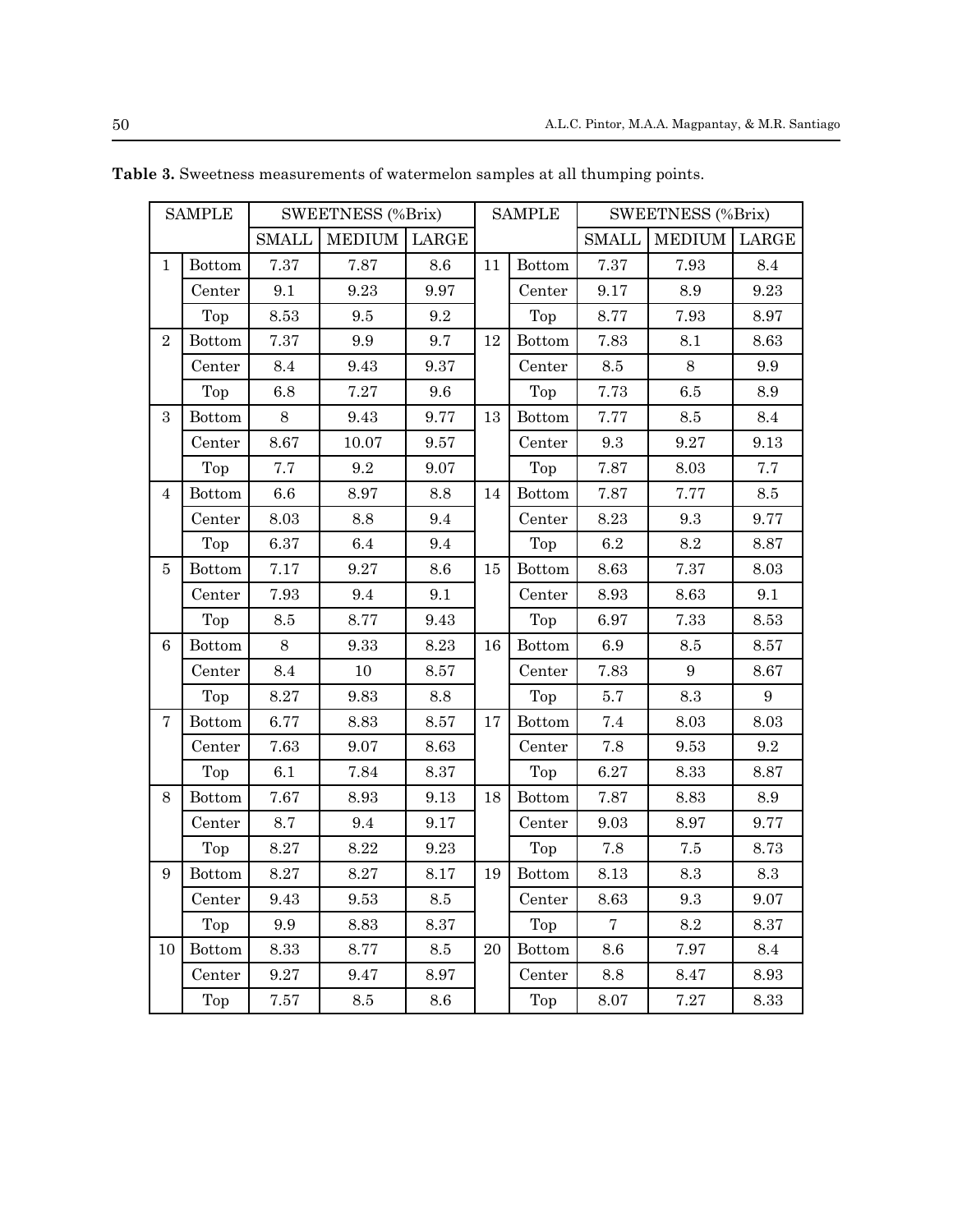#### *Correlation Analysis*

The data obtained from Tables 2 and 3 were used to determine the relationship between the frequency response of the watermelon and its sweetness. Using the values of the maximum peak frequency and the sweetness measurement in %Brix, a correlation analysis was created. Correlation analyses were based on both the thumping points and the sizes of the samples.

and sweetness as indicators of the watermelon's proportion of sweetness and and sweetness as indicators of the watermelon's 253 maturity is most evident when thumping it at the upper half portion rather than the bottom of  $\% Brix = -0.0113* frequency + 10.08$ the watermelon. This could explain why it was observed that vendors thumped the upper half of  $\sum_{n=1}^{\infty}$  (Equation 2) Table 4 describes the result of the correlation analysis based on the thumping points. A negative correlation was observed between the main peak frequency and sweetness. This implies an inverse relationship between the main peak frequency and sweetness index. Hence, the greater the sweetness index, the lower the frequency is. All correlation coefficients were found to be statistically significant with P-values less than 0.05 level of significance at all thumping points. The correlation coefficient further shows that among the three thumping points, the strongest correlation existed when the watermelon was thumped on top, with a value of -0.72122. A moderate correlation coefficient of -0.55396 was evident when the watermelon was thumped at the center and a weaker correlation of -0.33139 was noted when the watermelon was thumped at the bottom. This may imply that the frequency the watermelon when the samples were bought.

**Table 4**. Correlation between frequency and sweetness based on thumping points.

| <b>POINT</b> | THUMPING CORRELATION,<br>R. | <b>P-VALUE</b> |
|--------------|-----------------------------|----------------|
| Top          | $-0.72122$                  | 8.04565E-11    |
| Center       | $-0.55396$                  | 4.39935E-06    |
| Bottom       | $-0.33139$                  | 0.00969554     |

6 correlation, once more indicating an inverse 8 is summarized in Table 5. The main peak in<br>ne<br>'e The analysis based on the size of the samples frequency and sweetness follows a negative relationship between the main peak frequency

and the sweetness. Correlation coefficients of -0.52233 and -0.52548 may be interpreted as moderate correlation, meaning that the frequency and sweetness relationship may not necessarily be strong when the size is used as a basis. This was more evident when the frequency-sweetness correlation was evaluated on large watermelons. A weak correlation between the two parameters, with a value of -0.25056, indicates that the frequency and sweetness relationship is not necessarily based on the size. This could imply that the frequency and sweetness indicators of maturity test would not differ much on any watermelon size.

**Table 5**. Correlation between frequency and sweetness based on size of watermelon sample.

| <b>SIZE</b> | CORRELATION,<br>R | <b>P-VALUE</b> |
|-------------|-------------------|----------------|
| Small       | $-0.52233$        | 1.86333E-05    |
| Medium      | $-0.52548$        | 1.62454E 05    |
| Large       | $-0.25056$        | 0.053406713    |

Ĭ.

Figure 5 shows the trendline produced by the regression/relationship of the main peak correlation of  $\cdot$ 0.33139 frequency data and sweetness as described by the regression was the main peak of the main peak of the main peak of the main peak of the main peak of the main peak of the main peak of the main pe meion was thumped at  $\epsilon$  equation 2. As seen in the figure, an indirect not the frequency proportion of sweetness and frequency is evident.

$$
\% Brix = -0.0113 * frequency + 10.08
$$

#### *(Equation 2)*

samples were bought. The average sweetness index resulting <sup>1110</sup> average sweetness index resulting<br>from Ay's study (1996) was used as a basis to zeen frequency and determine the borderline value for the maturity ping points. **Example 26** detection used in the app created. Going back to ATION,  $P_{\text{IVALIIR}}$  the values in the study, the mature watermelon's average sweetness index was 10.66 %Brix and the non-mature watermelon's average sweetness index was 6.84. The borderline value between the mature and non-mature was determined by taking the average of the two values, resulting to a borderline value of 8.75. Any value less than 8.75 was deemed as not mature and values greater or equal to 8.75 was considered mature.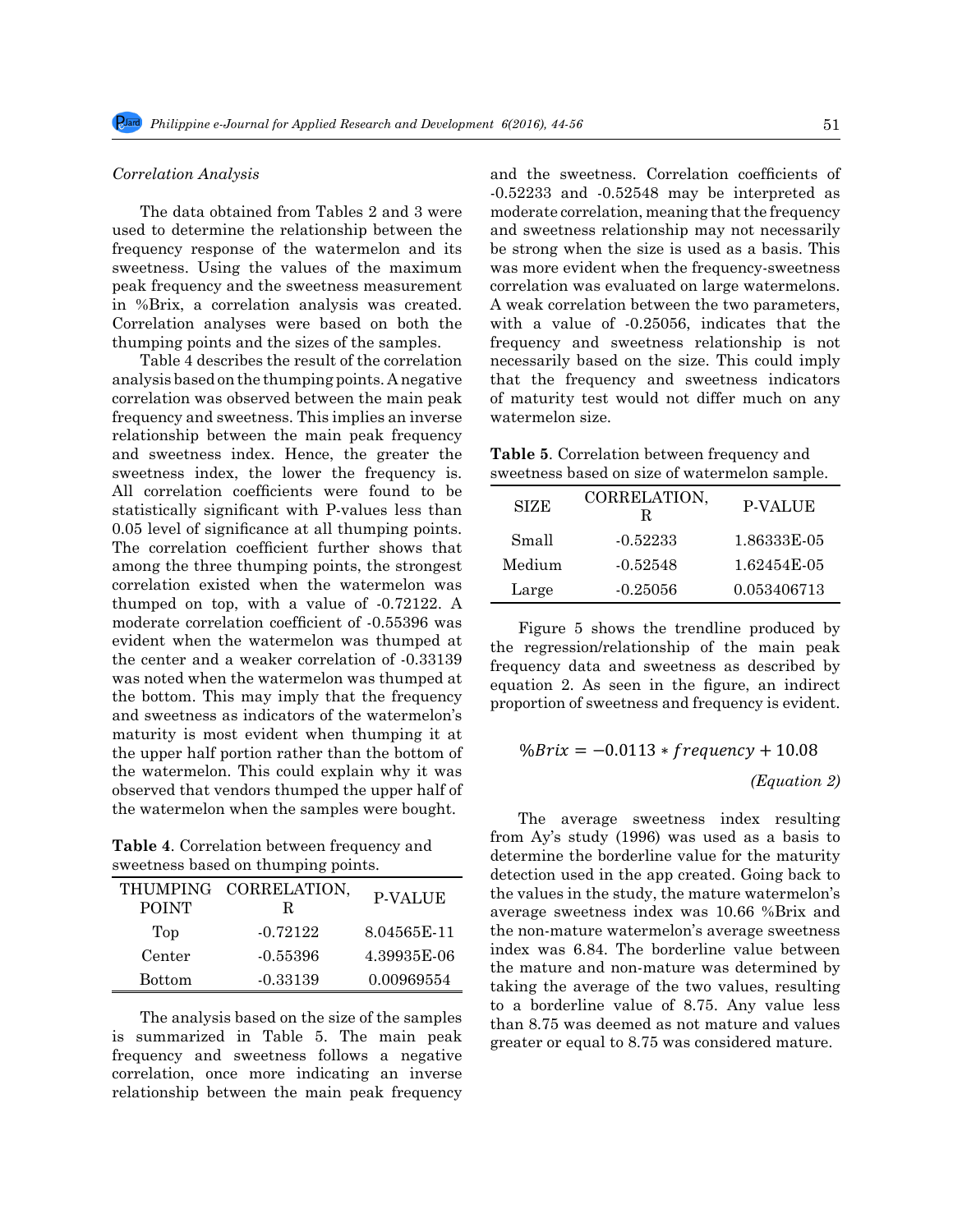

265 **Figure 5**. Relationship between frequency and sweetness for all samples **Figure 5**. Relationship between frequency and sweetness for all samples.

#### *Software Implementation*

Reading and processing of the sound signal Reading and processing of the sound signal abomain to its requency domain equivalent. The of the application was accomplished through process was divided into two parts, noise analysis AudioRecord objects. A sampling rate of 44100 and signal analysis. Hz was used on a mono channel, as guaranteed The app operation is described in the to work on all devices by developer.android.com, flowchart in Figure 6. Upon pressing the start the official website of Android developers. Past button, the application will record the noise and studies also confirmed the said configurations. De Moes and Valipoor (2012) noted the use the De Moes and vanpoor (2012) noted the use the loss individually requency. This requency is used as a cut-<br>44100 Hz sampling rate on a mono channel to loff frequency for the signal analysis to determine initialize AudioRecord objects in their study. The maximum frequency of the signal. After The same configuration settings were used to the noise cut-off frequency had been identified, initialize AudioRecord objects in Bianchi's study the user must thump the watermelon for the  $(2014)$  where real-time audio was processed on application to detect a signal. After this, the stop Android systems. A sampling rate of 44100 Hz button is pressed to end the process. The signal was used on a mono channel in 16-bit PCM encoding.

The right type of pulse-code modulation required was determined by trying the three available encoding choices i.e. 8-bit, 16-bit, and float in the initialization process. Both the 8-bit and float produced an error saying that the AudioRecord object was not properly initialized. Only the 16-bit encoding was able to initialize the AudioRecord object. Therefore, initialization of the AudioRecord objects used a 44100 Hz sampling rate on a mono-channel using a 16-bit PCM encoding. Furthermore, the JTransforms

Software Implementation and is expected in the source of the source, pure java FFT library, was used to transform the signal from the time<br>Record objects. A sample rate of 44100 Hz was used on a monochanism rate of 45100 Hz was used to 45100 Hz was domain to its frequency domain equivalent. The process was divided into two parts, noise analysis and signal analysis.

> The app operation is described in the flowchart in Figure 6. Upon pressing the start button, the application will record the noise and start noise analysis to identify the maximum noise frequency. This frequency is used as a cutoff frequency for the signal analysis to determine the maximum frequency of the signal. After the noise cut-off frequency had been identified, the user must thump the watermelon for the application to detect a signal. After this, the stop button is pressed to end the process. The signal is then analyzed in the same manner as the noise was analyzed. The noise is also filtered to determine the maximum frequency of the desired signal. The resulting frequency is used in the classification model (equation 2) to determine the equivalent sweetness index. The application then shows the sweetness equivalent in % Brix and a remark showing the maturity evaluation, i.e. whether the sample is ripe or unripe.

262 equal to 8.75 was considered mature.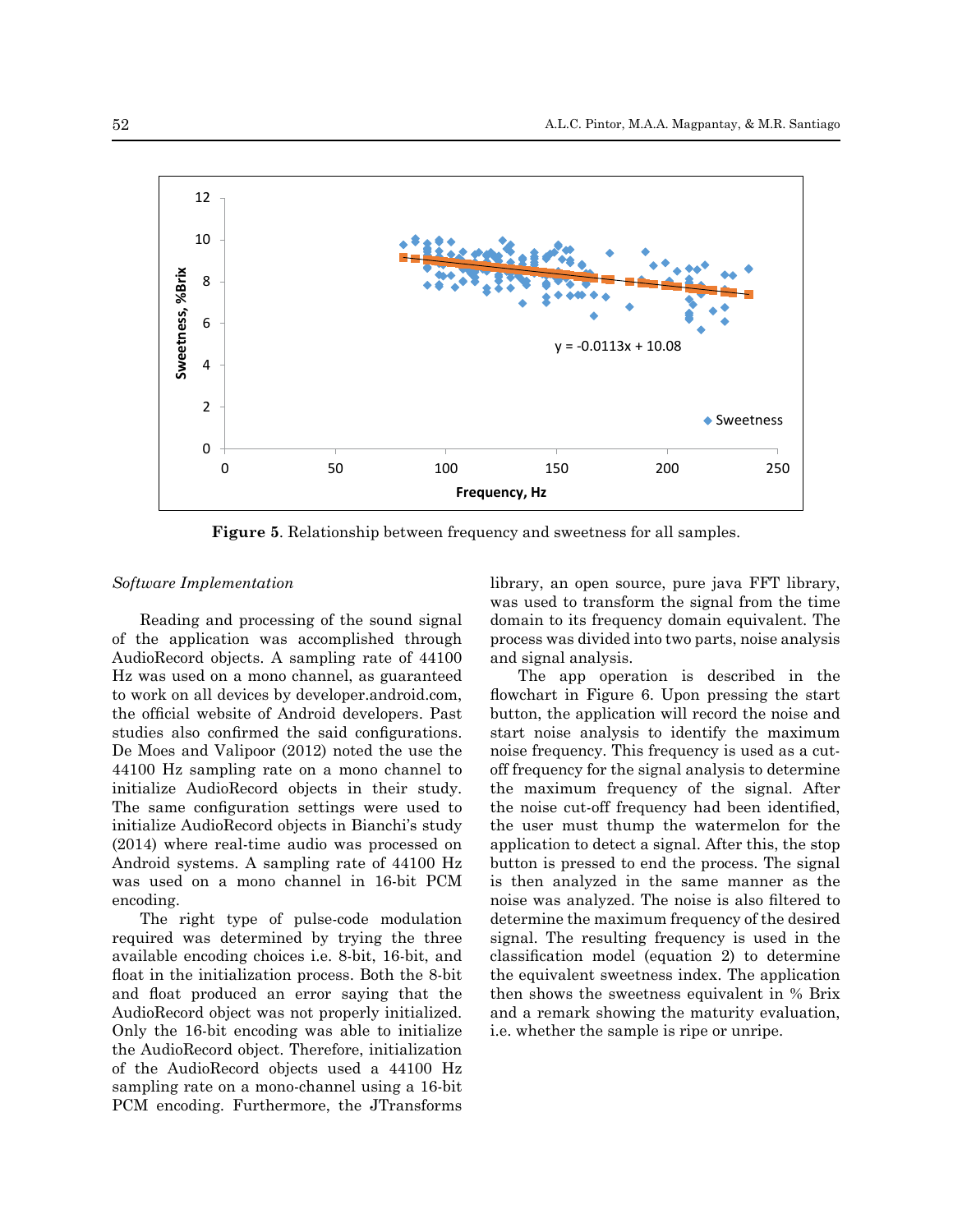

**Figure 6**. WatermelonChecker app process flowchart flowchart.

Sample measurements are shown in Figure 7. Figure 7a shows a measurement of a ripe watermelon while figure 7b shows the measurement of an unripe watermelon.



**Figure 7**. WatermelonChecker app measurements. (a) ripe watermelon (b) unripe watermelons.

## *Accuracy of the Developed App*

The app installed in the mobile phone was tested on twenty watermelon samples of random sizes. The same samples were evaluated for sweetness test using the refractometer. The readings from the app were compared to those of the refractometer and are summarized in Table 6. Accuracy of the app reading with respect to the refractometer reading for each sample and thumping point is included in the table for comparison. The label 'WC' in the table stands for 'WatermelonChecker' while 'REF' stands for refractometer. The results from Table 6 show an average accuracy of 85.9%. The standard deviation resulting from the data in Table 6 is 14.24%, implying that the there is a wide range of values derived from the accuracy results. Thus, to interpret the data in a more efficient way, the data gathered from the testing and evaluation is further analyzed by looking into the accuracy results per thumping point and per size.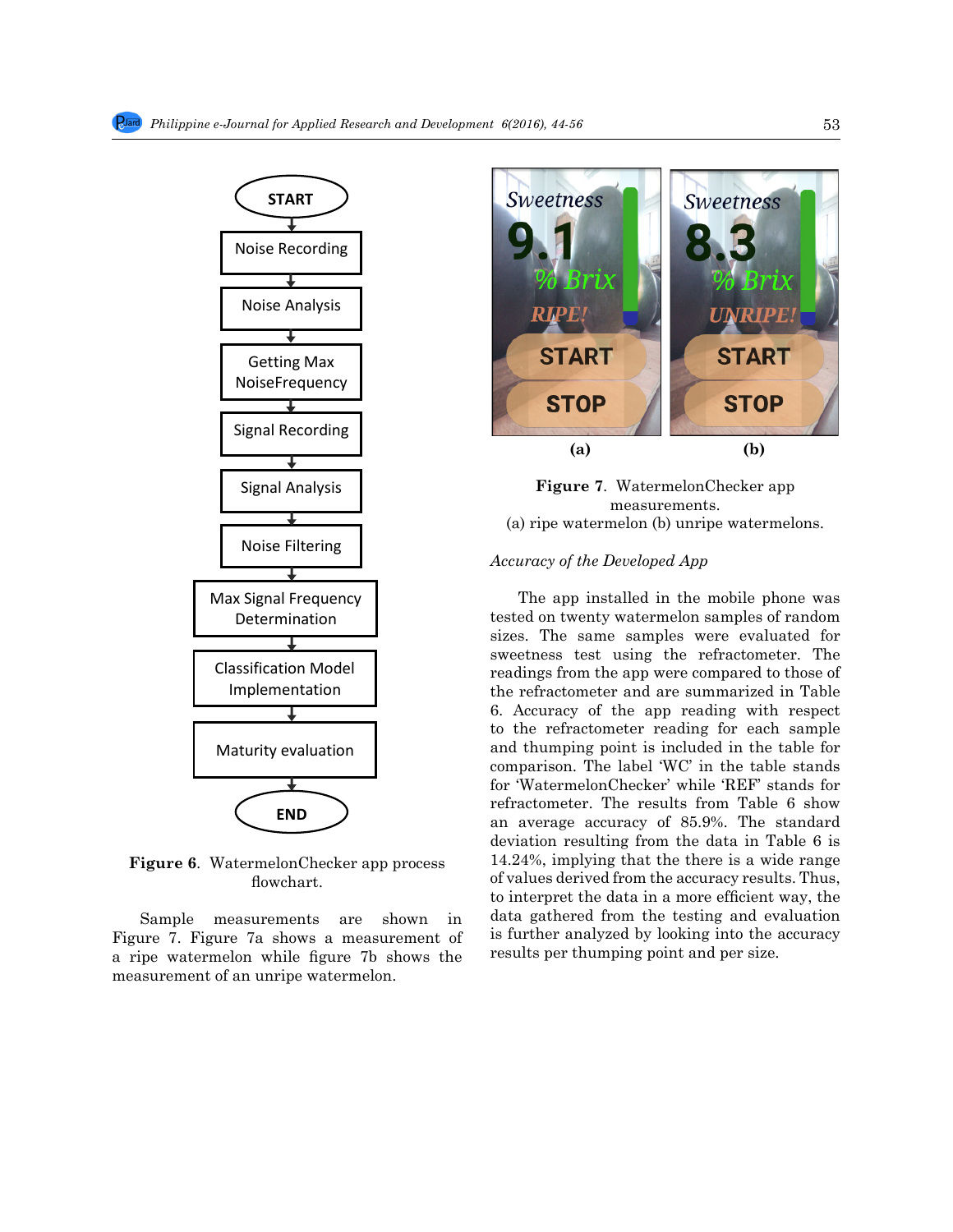| <b>SAMPLE</b>             |               | <b>SWEETNESS</b><br>$(%$ (%Brix) |            | <b>ACCURACY</b> | <b>SAMPLE</b> |               | <b>SWEETNESS</b> | $(%$ (%Brix)   | <b>ACCURACY</b> |
|---------------------------|---------------|----------------------------------|------------|-----------------|---------------|---------------|------------------|----------------|-----------------|
|                           |               | WC                               | <b>REF</b> | $(\%)$          |               |               |                  | <b>REF</b>     | (%)             |
|                           | Top           | 8.13                             | 8.3        | 97.91           |               | Top           | 7.57             | 5.4            | 59.81           |
| $\mathbf{1}$              | Center        | 7.88                             | 8.9        | 88.54           | 11            | Center        | 8.22             | 7.7            | 93.25           |
|                           | <b>Bottom</b> | 7.51                             | 7.7        | 97.49           |               | <b>Bottom</b> | 7.54             | 5.2            | 55.06           |
|                           | Top           | 8.13                             | 8.3        | 97.95           |               | Top           | 7.53             | 6.2            | 78.49           |
| $\overline{2}$            | Center        | 8.25                             | 9.1        | 90.7            | 12            | Center        | 7.94             | 8.3            | 95.66           |
|                           | <b>Bottom</b> | 8.13                             | 8.6        | 94.53           |               | <b>Bottom</b> | 6.6              | 6.7            | 98.51           |
|                           | Top           | 8.29                             | 8.9        | 93.11           |               | Top           | 7.72             | 6.5            | 81.23           |
| 3                         | Center        | 7.94                             | 9.3        | 85.38           | 13            | Center        | 7.85             | 8              | 98.13           |
|                           | <b>Bottom</b> | 7.82                             | 8.7        | 89.89           |               | <b>Bottom</b> | 5.69             | 7.4            | 76.89           |
|                           | Top           | 7.6                              | 7.2        | 94.49           |               | Top           | 8.4              | 6.4            | 68.75           |
| $\overline{4}$            | Center        | 8.38                             | 8.2        | 97.85           | 14            | Center        | 7.81             | 7.5            | 95.82           |
|                           | <b>Bottom</b> | 7.66                             | 8.4        | 91.19           |               | <b>Bottom</b> | 7.69             | 6.3            | 77.99           |
|                           | Top           | 8.32                             | 6.4        | 70              |               | Top           | 6.56             | 5.6            | 82.8            |
| 5                         | Center        | 8.38                             | 8.2        | 97.85           | 15            | Center        | 6.91             | 6              | 84.89           |
|                           | <b>Bottom</b> | 6.41                             | 7.2        | 88.98           |               | <b>Bottom</b> | 6.13             | 6.2            | 98.82           |
|                           | Top           | 8.37                             | 8.2        | 97.97           |               | Top           | 7.03             | 5.8            | 78.74           |
| 6                         | Center        | 8.26                             | 9.1        | 90.73           | 16            | Center        | 7.6              | 7.7            | 98.7            |
|                           | <b>Bottom</b> | 7.63                             | 8.9        | 85.69           |               | <b>Bottom</b> | 6.38             | 6              | 93.67           |
|                           | Top           | 7.44                             | 7.4        | 99.5            |               | Top           | 7.66             | 6.6            | 83.94           |
| 7                         | Center        | 8.18                             | 8.7        | 94.06           | 17            | Center        | 8.29             | 8.2            | 98.94           |
|                           | <b>Bottom</b> | 6.59                             | 6.8        | 96.96           |               | <b>Bottom</b> | 7.59             | 8.2            | 92.56           |
|                           | Top           | 7.89                             | 7.7        | 97.58           |               | Top           | 7.78             | 6.2            | 74.46           |
| 8                         | Center        | 7.29                             | 8.6        | 84.73           | 18            | Center        | 8.18             | 7.4            | 89.41           |
|                           | <b>Bottom</b> | 8.03                             | 6.7        | 80.15           |               | <b>Bottom</b> | 6.47             | 6.5            | 99.54           |
|                           | Top           | 8.12                             | 5          | 37.53           |               | Top           | 7.47             | 4.8            | 44.31           |
| 9                         | Center        | 8.31                             | 8.1        | 97.37           | 19            | Center        | 8.19             | 7.1            | 84.65           |
|                           | <b>Bottom</b> | 7.07                             | 5.8        | 78.16           |               | <b>Bottom</b> | 6.6              | 5.8            | 86.21           |
|                           | Top           | 7.13                             | 5.4        | 67.96           |               | Top           | 7.29             | 5.1            | 57.12           |
| 10                        | Center        | 7.19                             | 7.5        | 95.91           | 20            | Center        | 7.28             | $7.8\,$        | 93.33           |
|                           | <b>Bottom</b> | 6.66                             | 6.2        | 92.58           |               | <b>Bottom</b> | 6.73             | 4.8            | 59.79           |
|                           |               |                                  |            |                 |               |               |                  | <b>MAXIMUM</b> | 99.54           |
|                           |               |                                  |            |                 |               |               |                  | <b>MINIMUM</b> | 37.53           |
|                           |               |                                  |            |                 |               |               |                  | <b>AVERAGE</b> | 85.90           |
| <b>STANDARD DEVIATION</b> |               |                                  |            |                 |               |               |                  |                | 14.24           |

**Table 6**. Comparison of sweetness measurement readings of the WatermelonChecker app and the refractometer.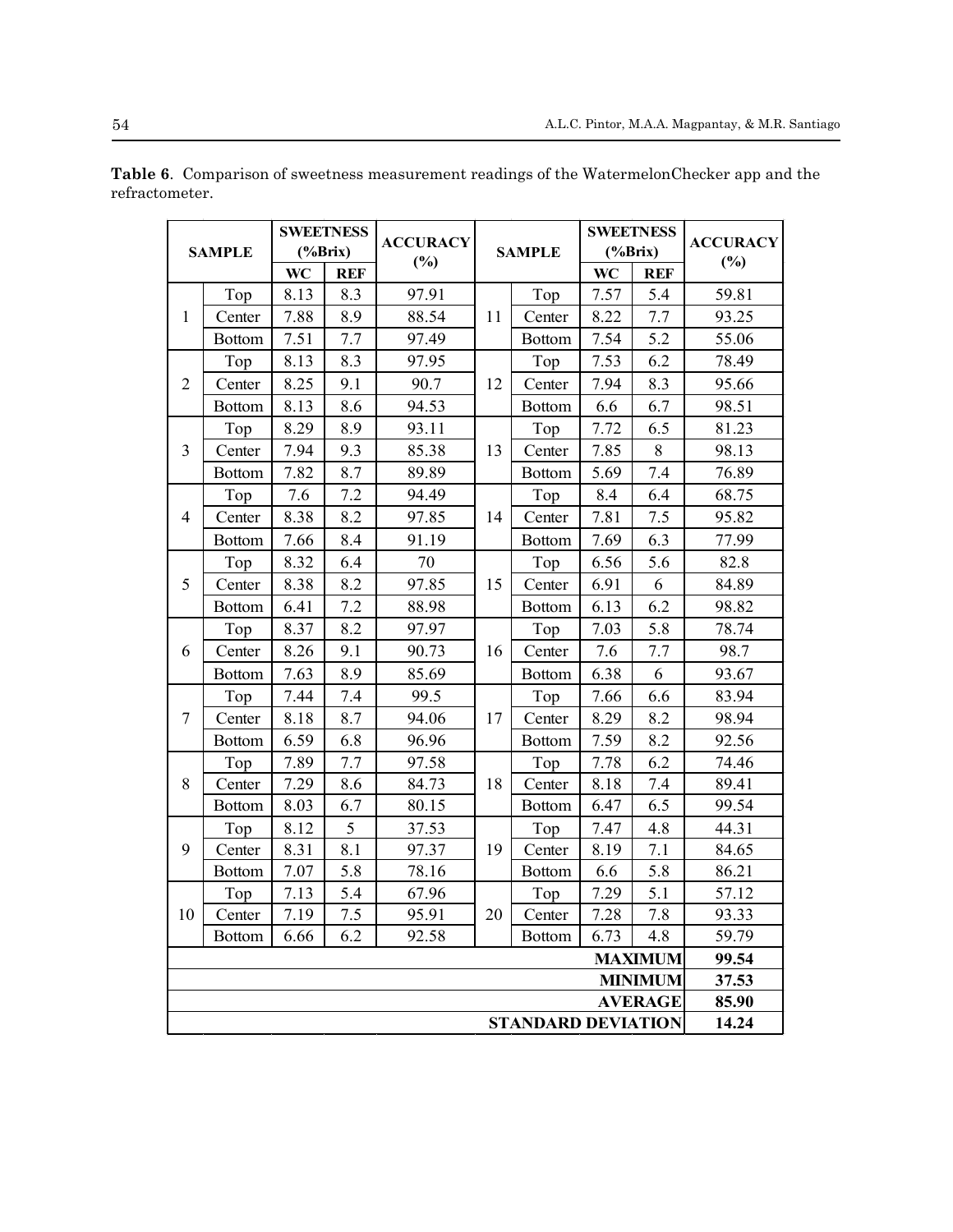Table 7 demonstrates the accuracy results per thumping point and per size. Greatest accuracy is evident when thumping at the center or the equator of the watermelon, with 92.79% accuracy. Least accuracy is found when thumping at the top, having a 78.18% accuracy. As to size of the watermelon sample, accuracy is greatest when the app is used on large watermelons, having a 92.89% accuracy. Small watermelon samples have the least accuracy, with a value of 82.35%. Lower accuracy results, especially on small watermelons and on top thumping points may be attributed to the fact that the range of the sweetness measurement used in the app developed was based on Ay's 6.84 – 10.66 %Brix and the actual data gathered from the testing showed a range of  $4.8 - 9.3$  % Brix.

**Table 7**. WatermelonChecker app sweetness accuracy at each point and size.

| <b>PARAMETER</b> | <b>ACCURACY</b> |       |
|------------------|-----------------|-------|
|                  | Top             | 78.18 |
| Thumping point   | Center          | 92.79 |
|                  | <b>Bottom</b>   | 86.73 |
|                  | Small           | 82.35 |
| Size             | Medium          | 86.02 |
|                  | Large           | 92.89 |

## **Discussion**

The method for maturity detection presented in this study entailed thumping of different sizes of watermelon and processing the recorded acoustic data to determine the frequency response of the samples. Sweetness test using a refractometer was obtained after homogenizing watermelon sample disks produced at three thumping points: top, center and bottom portions of the watermelon. The resulting trend line was used as a basis for creating the WatermelonChecker app.

Results showed a negative correlation between the peak frequency and sweetness, based on size and on thumping point, showing that the frequency decreased as the sugar content increased. A stronger correlation was obtained when the frequency and sweetness correlation was based on thumping points than on size, with correlation coefficients of -0.72122, -0.55396 and -0.33139 for the top, center and bottom thumping points respectively and correlation coefficients of -0.52233, -0.52548 and -0.25056 for small, medium and large watermelons respectively. A moderate to weak frequency-sweetness correlation obtained when size was used as a basis implied that the frequency and sweetness parameters do not necessarily depend on the size. Moreover, based on the thumping point, the correlation coefficients showed that a stronger correlation existed between the frequency and sweetness when the watermelon was thumped at the upper half portions, with increasing correlation from center to top. This implied that the frequency and sweetness parameters are best observed when thumping at the upper half of the fruit.

The study included only green sphericalshaped watermelons evaluated on three thumping points that are used as a basis for determining the sweetness and frequency correlation on the top, center and bottom portions of the watermelon. Thumping points were assigned relative to the size of the watermelons, thus the samples are homogenized to assume a constant sweetness index per thumping point. Conversely, since the study aims to correlate sweetness and peak frequency, correlation among other parameters such as sweetness, size, color, texture, shelf life and the like are not included in the study and are thereby part of its limitations. Moreover, the mobile phone used in the study is assumed to have no malfunctions in its recording device, microphone, and other components/properties relevant to the phone app's performance; it is also assumed to be properly calibrated. Noise detection feature also assumes that the noise frequencies are higher than the signal frequencies, i.e., greater than 500 Hz.

# **Conclusion**

The WatermelonChecker app developed was based on a classification model created from the correlation of frequency and sweetness. The noise detection feature created allowed the reading of the peak frequency of thumping sound to be more accurate. The app was found to have greatest accuracy when used to evaluate large